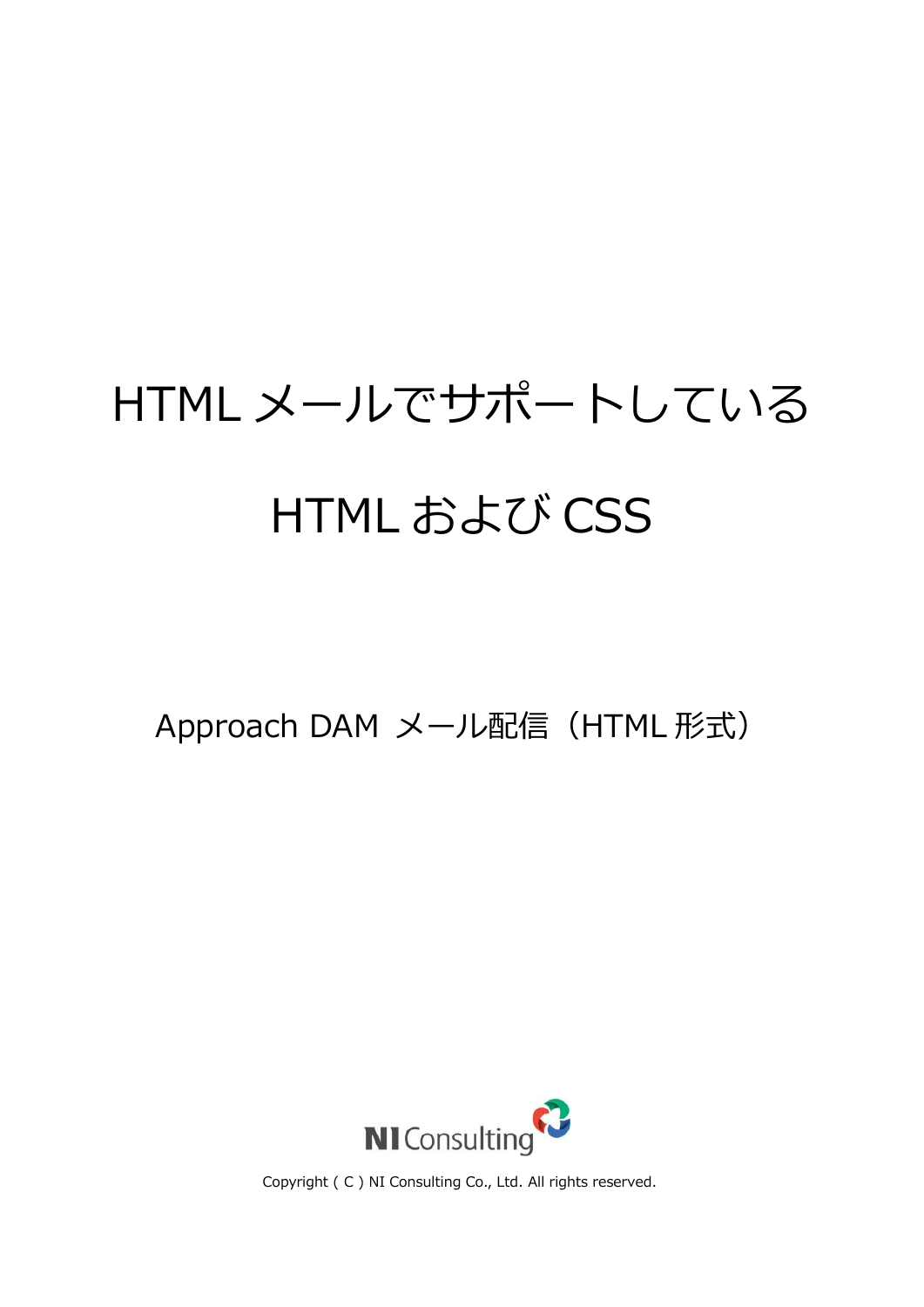## **HTML メールでサポートしている HTML および CSS**

Approach DAM のメール配信(HTML 形式)では以下の HTML および CSS をサポートしております。 セキュリティ的な懸念やブラウザのサポート状況等から、一部のものはサポートしていません。ご了承ください。

※セキュリティ的な懸念からスクリプトを実行するものや、ファイルアクセスするものは自動的に除去されます。

| <b>HTML</b> |  |  |
|-------------|--|--|
|             |  |  |

- · style ※@規則 (@media 等) の入れ子は 3 階層まで許可されます。4 階層目以降は除去されます。
- address

ſ

- article
- aside
- footer
- header
- h
- · hgroup
- main
- nav
- section
- · blockquote
- dd
- div
- · dl
- dt
- $\cdot$  figcaption
- · figure
- hr
- $\cdot$  li
- ol
- $\cdot$  p
- · pre
- . ul
- a
- abbr
- b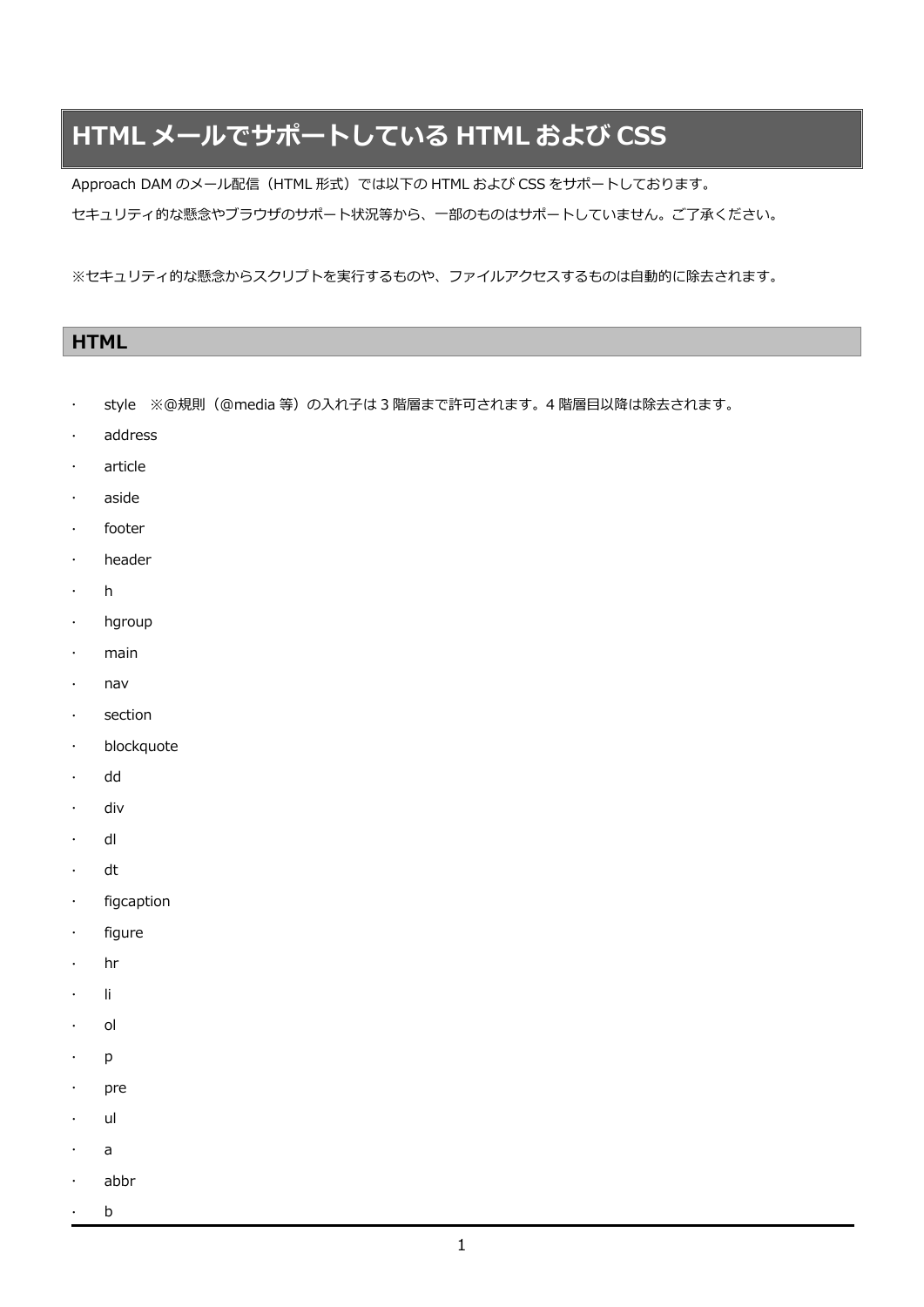- . bdi
- bdo
- . br
- $\cdot$  cite
- $\cdot$  code
- data ※span に変換されます。
- dfn
- $\cdot$  em
- $\cdot$  i
- . kbd
- mark
- $\cdot$  q
- $\cdot$  rb
- · rp
- · rt
- $\cdot$  rtc
- · ruby
- s
- . samp
- . small
- · span
- · strong
- $\cdot$  sub
- · sup
- $\cdot$  time
- u
- var
- wbr
- $\cdot$  img
- map
- del
- $\cdot$  ins
- · caption
- $\cdot$  col
- · colgroup
- · table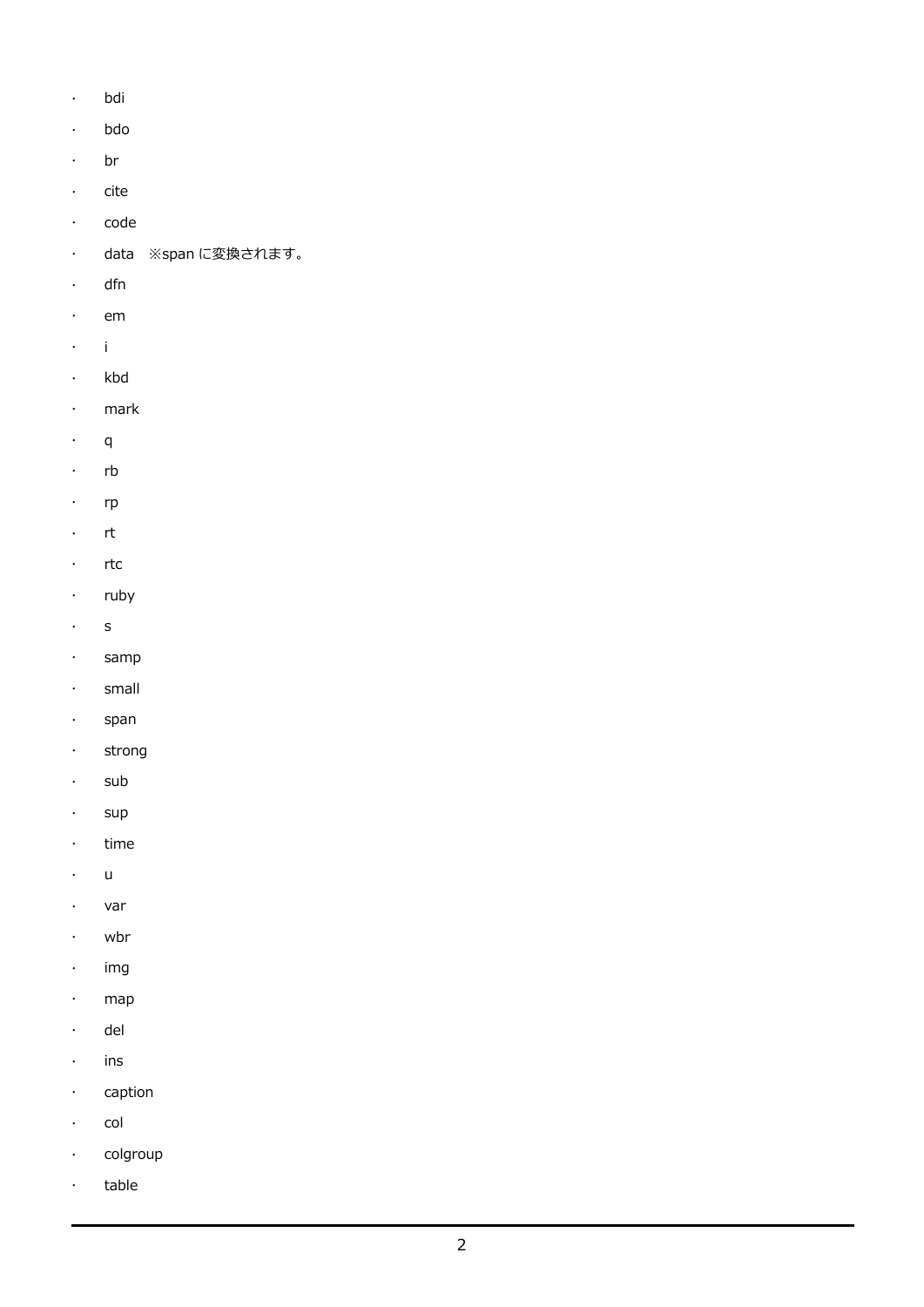- . tbody
- . td
- · tfoot
- $\cdot$  th
- $\cdot$  thead
- $\cdot$  tr
- fieldset ※div に変換されます。
- form ※div に変換されます。
- label ※span に変換されます。
- legend ※span に変換されます。
- details ※div に変換されます。
- dialog ※div に変換されます。
- menu
- summary ※div に変換されます。
- $\cdot$  element
- · shadow
- acronym
- basefont
- . big
- . blink
- · center
- . dir
- $\cdot$  font
- · image
- · marquee
- . multicol
- nobr
- · spacer
- · strike
- . tt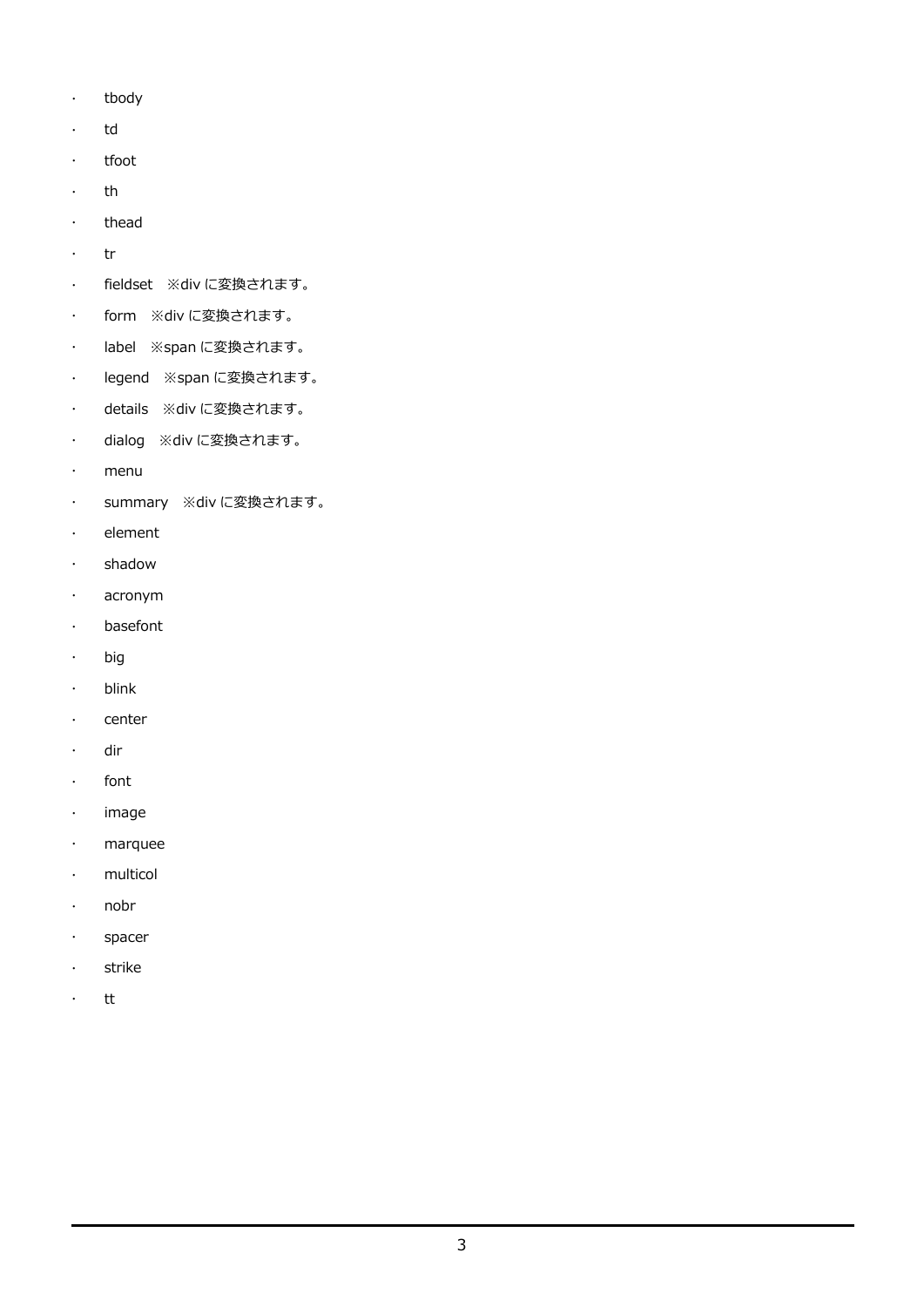## **CSS**

- :active
- additive-symbols (@counter-style) ※相対パスの指定が含まれている場合は適用されません。
- : ::after (:after)
- align-content
- align-items
- align-self
- all
- ::backdrop
- backdrop-filter ※相対パスの指定が含まれている場合は適用されません。
- backface-visibility
- background ※相対パスの指定が含まれている場合は適用されません。
- background-attachment
- background-blend-mode
- background-clip
- background-color
- background-image ※相対パスの指定が含まれている場合は適用されません。
- background-origin
- background-position
- background-repeat
- background-size
- ::before (:before)
- bleed (@page)
- block-size
- border
- border-block
- border-block-color
- border-block-end
- border-block-end-color
- border-block-end-style
- border-block-end-width
- border-block-start
- border-block-start-color
- border-block-start-style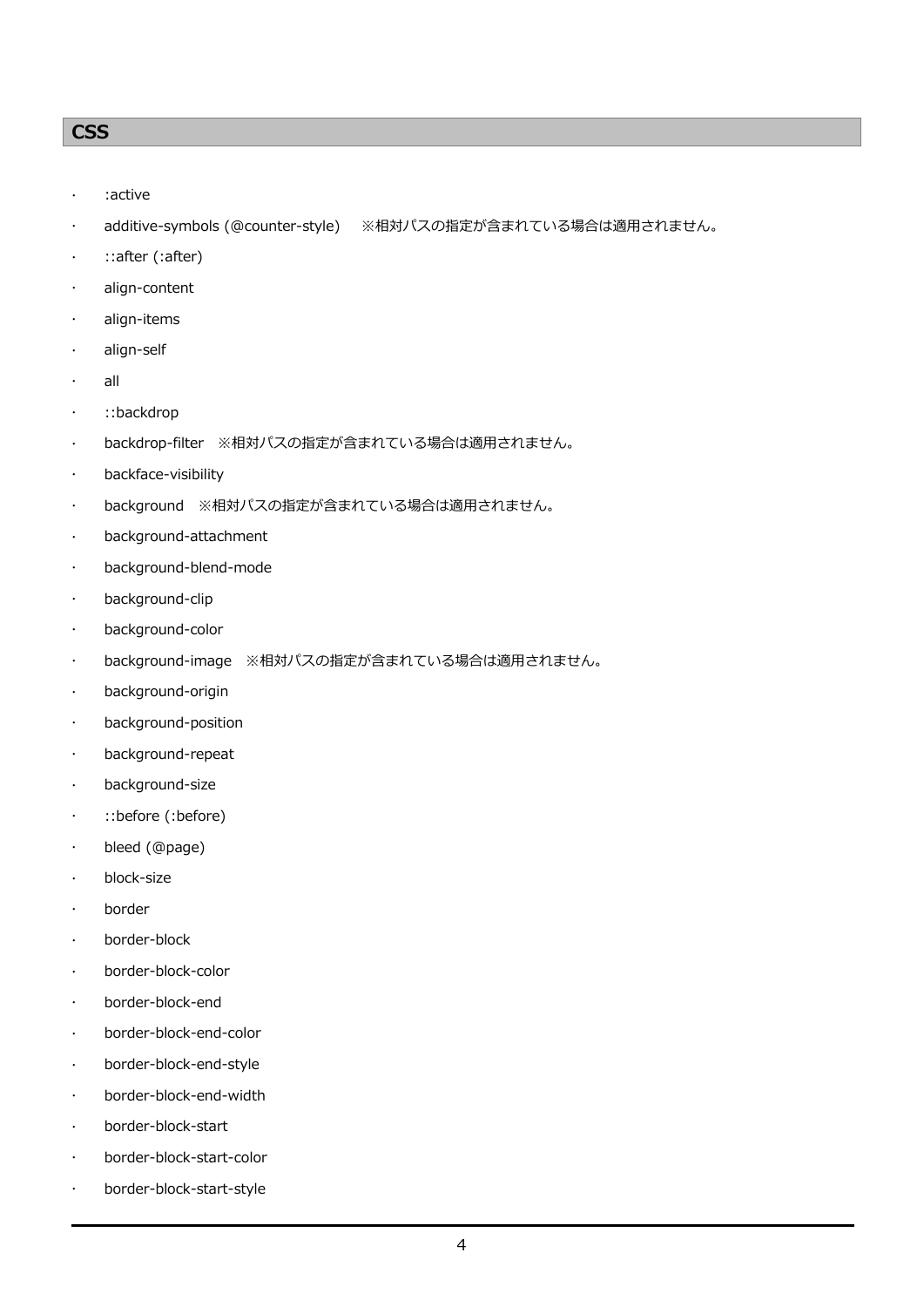- border-block-start-width
- border-block-style
- border-block-width
- border-bottom
- border-bottom-color
- border-bottom-left-radius
- border-bottom-right-radius
- border-bottom-style
- border-bottom-width
- border-collapse
- border-color
- border-end-end-radius
- border-end-start-radius
- border-image ※相対パスの指定が含まれている場合は適用されません。
- border-image-outset
- border-image-repeat
- border-image-slice
- · border-image-source ※相対パスの指定が含まれている場合は適用されません。
- border-image-width
- border-inline
- border-inline-color
- border-inline-end
- border-inline-end-color
- border-inline-end-style
- border-inline-end-width
- border-inline-start
- border-inline-start-color
- border-inline-start-style
- border-inline-start-width
- border-inline-style
- border-inline-width
- border-left
- border-left-color
- border-left-style
- border-left-width
- border-radius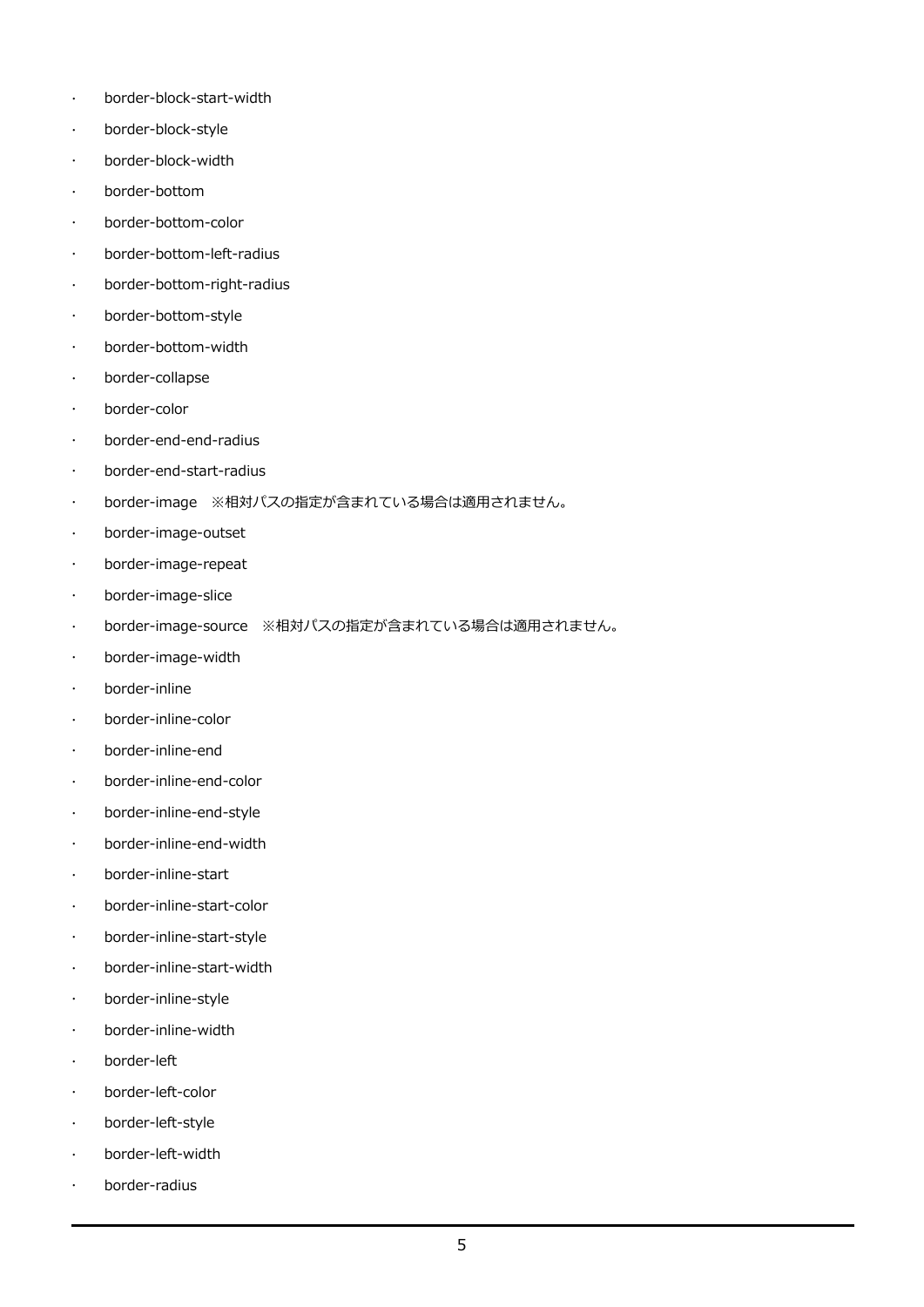- border-right
- border-right-color
- border-right-style
- border-right-width
- border-spacing
- border-start-end-radius
- border-start-start-radius
- border-style
- border-top
- border-top-color
- border-top-left-radius
- border-top-right-radius
- border-top-style
- border-top-width
- border-width
- bottom
- @bottom-center
- box-decoration-break
- box-shadow
- box-sizing
- break-after
- break-before
- break-inside
- caption-side
- · caret-color
- @character-variant
- @charset
- :checked
- $\cdot$  clear
- clip
- clip-path ※相対パスの指定が含まれている場合は適用されません。
- $\cdot$  color
- · color-adjust
- column-count
- column-fill
- column-gap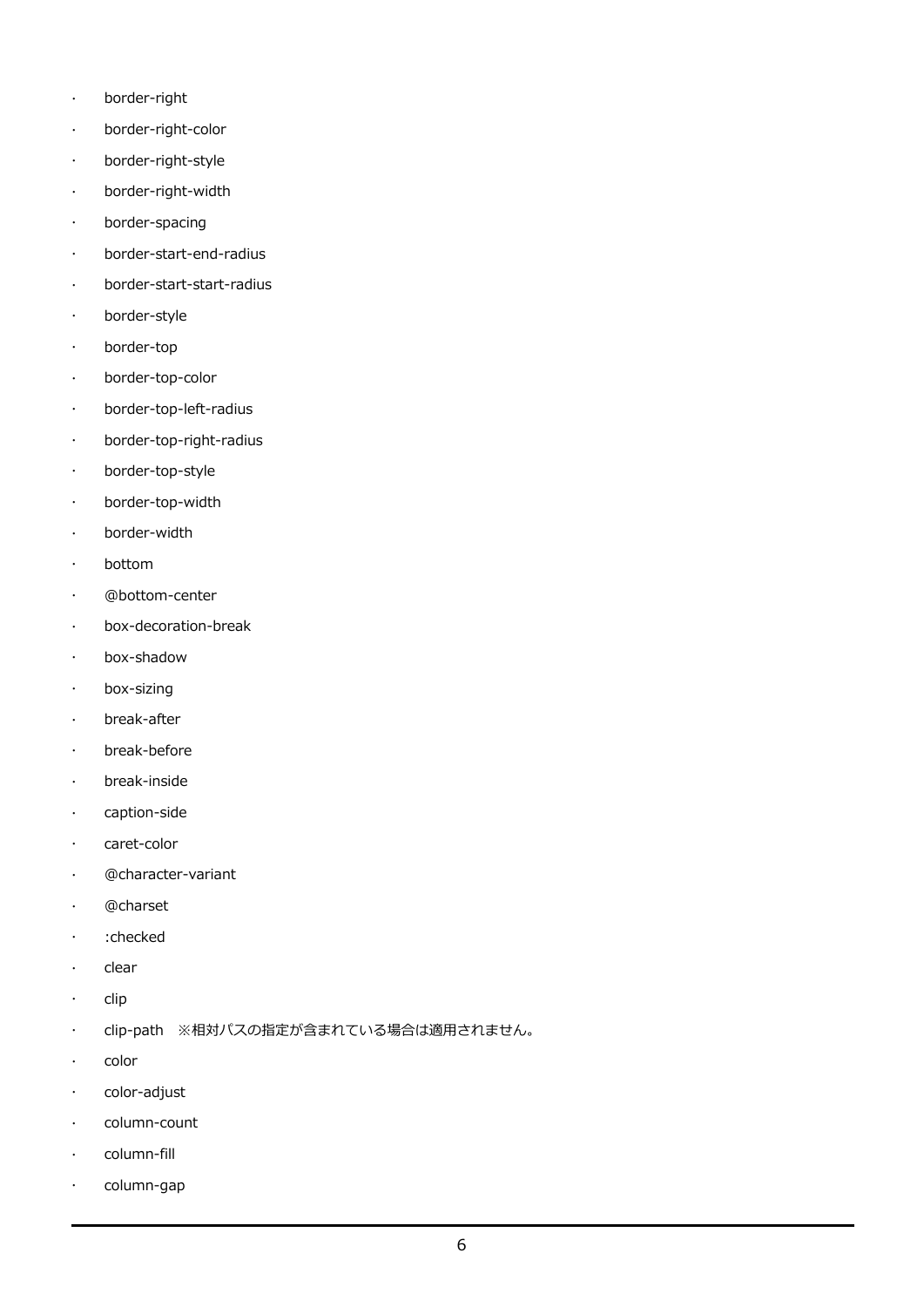- column-rule
- column-rule-color
- column-rule-style
- column-rule-width
- column-span
- · column-width
- columns
- · contain
- · content
- counter-increment
- counter-reset
- counter-set
- @counter-style
- : : : : cue
- ::cue-region
- · cursor ※相対パスの指定が含まれている場合は適用されません。
- :default
- :dir
- direction
- :disabled
- display ※hidden の場合、タグ自体除去されます。style タグ内の場合、スタイルは除去されます。
- :empty
- · empty-cells
- :enabled
- fallback (@counter-style)
- filter ※相対パスの指定が含まれている場合は適用されません。
- :first
- :first-child
- ::first-letter (:first-letter)
- ::first-line (:first-line)
- :first-of-type
- $\cdot$  flex
- $\cdot$  flex-basis
- flex-direction
- flex-flow
- flex-grow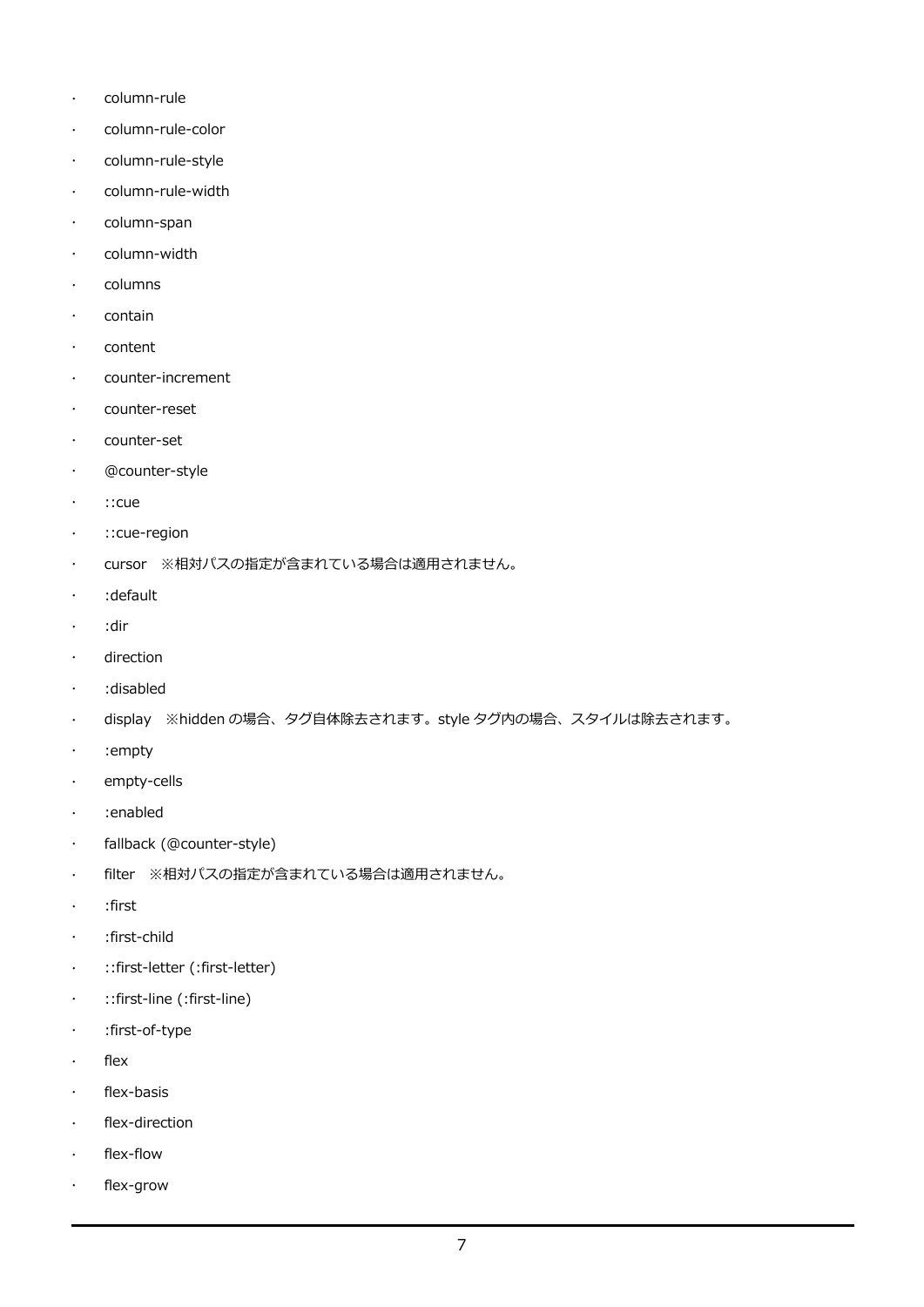- $\cdot$  flex-shrink
- flex-wrap
- float
- :focus
- font
- @font-face
- font-family
- font-family (@font-face)
- font-feature-settings
- font-feature-settings (@font-face)
- @font-feature-values
- font-kerning
- font-language-override
- font-optical-sizing
- font-size
- font-size-adjust
- · font-stretch
- font-stretch (@font-face)
- $\cdot$  font-style
- font-style (@font-face)
- font-synthesis
- font-variant
- font-variant (@font-face)
- font-variant-alternates
- font-variant-caps
- font-variant-east-asian
- font-variant-ligatures
- font-variant-numeric
- font-variant-position
- font-variation-settings
- font-variation-settings (@font-face)
- font-weight
- font-weight (@font-face)
- :fullscreen
- gap
- grid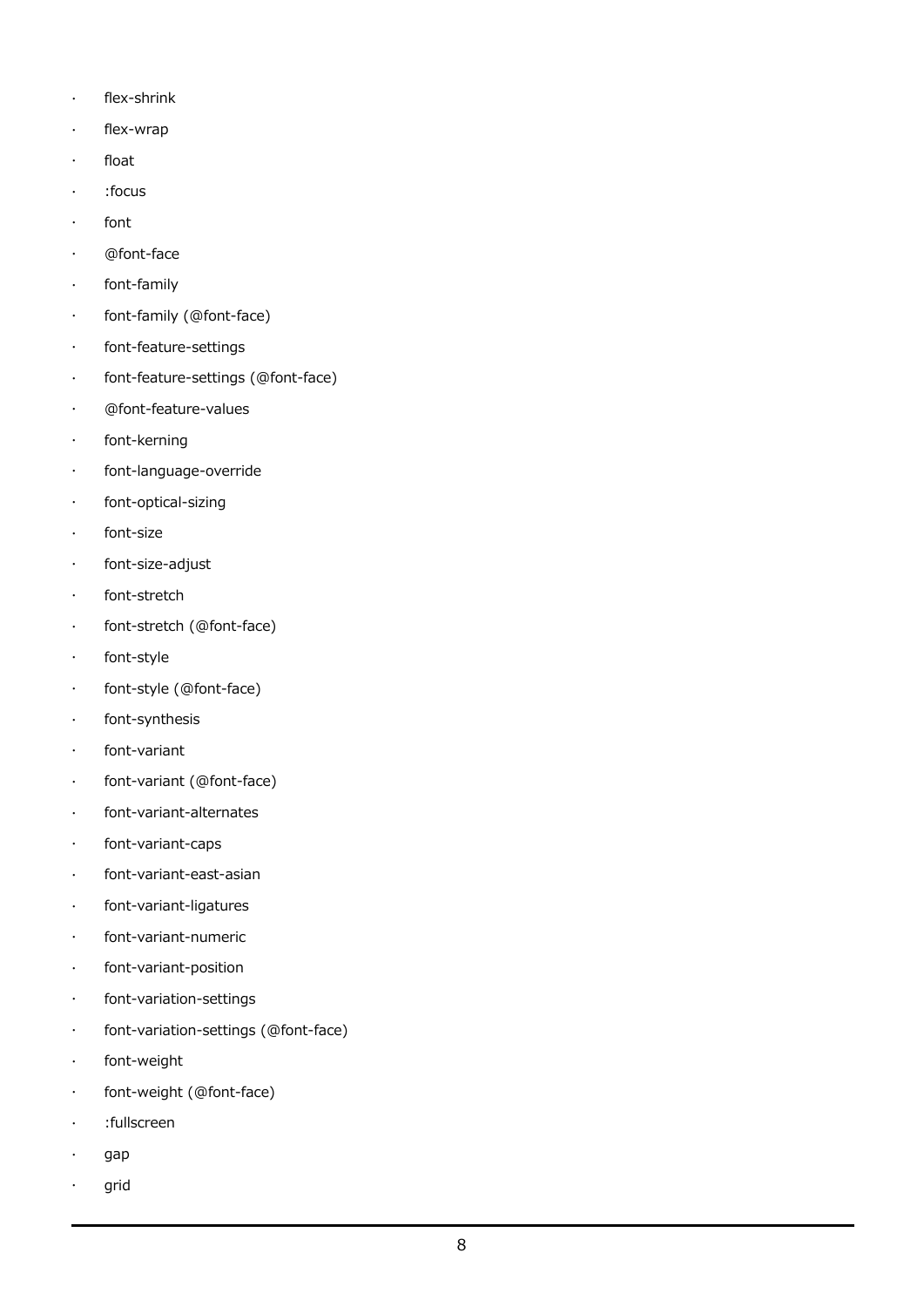- grid-area
- grid-auto-columns
- grid-auto-flow
- grid-auto-rows
- grid-column
- grid-column-end
- grid-column-start
- grid-row
- grid-row-end
- grid-row-start
- · grid-template
- grid-template-areas
- grid-template-columns
- grid-template-rows
- hanging-punctuation
- height
- height (@viewport)
- @historical-forms
- · :hover
- hyphens
- image-orientation
- image-rendering
- :in-range
- :indeterminate
- · inline-size
- · inset
- · inset-block
- inset-block-end
- inset-block-start
- inset-inline
- inset-inline-end
- inset-inline-start
- :invalid
- isolation
- justify-content
- justify-items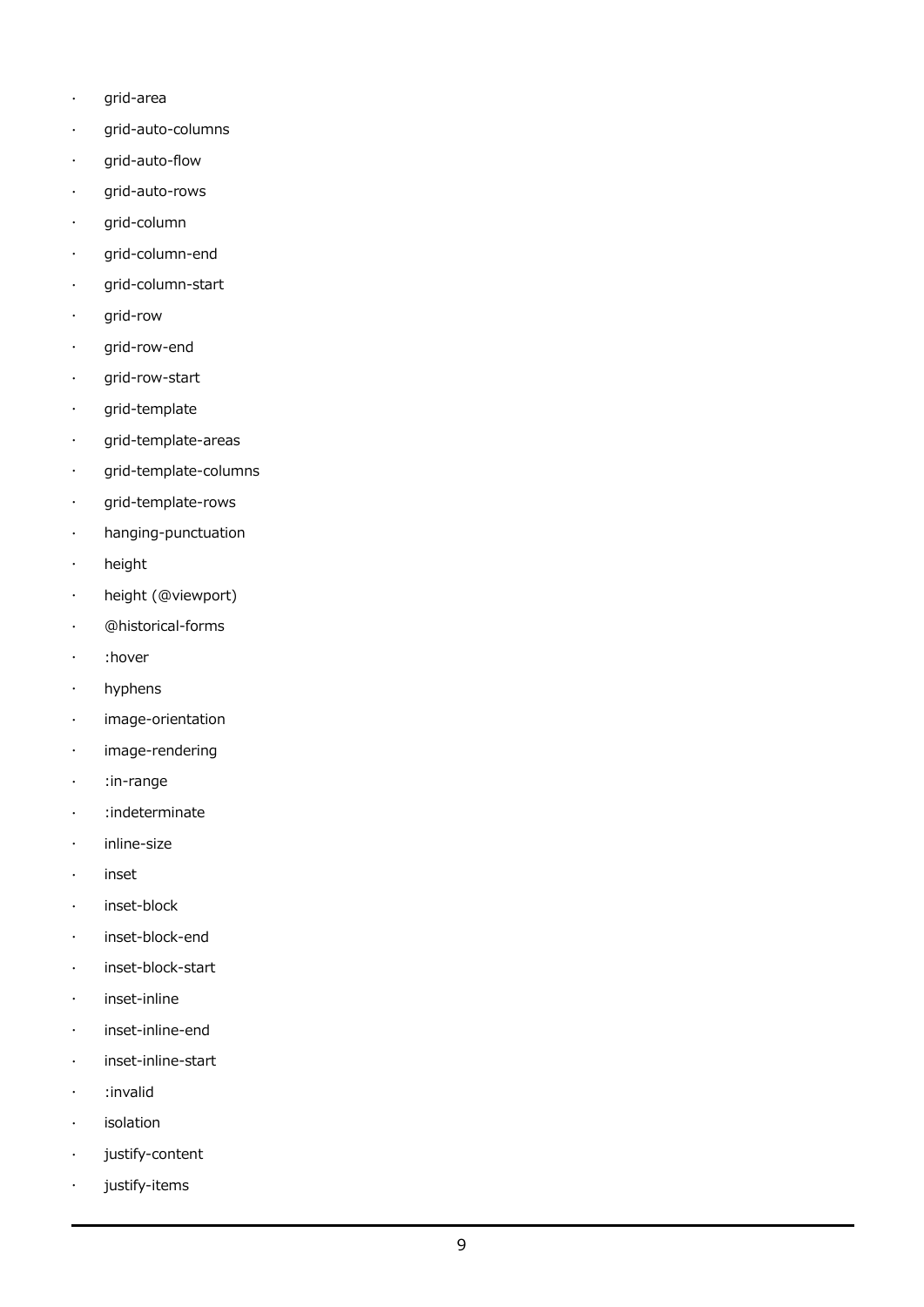- justify-self
- @keyframes
- :lang
- :last-child
- :last-of-type
- :left
- left
- · letter-spacing
- line-break
- **·** line-height
- :link
- list-style ※相対パスの指定が含まれている場合は適用されません。
- list-style-image ※相対パスの指定が含まれている場合は適用されません。
- list-style-position
- list-style-type
- margin
- margin-block
- margin-block-end
- margin-block-start
- margin-bottom
- margin-inline
- margin-inline-end
- margin-inline-start
- margin-left
- margin-right
- margin-top
- · ::marker
- marks (@page)
- mask ※相対パスの指定が含まれている場合は適用されません。
- mask-border ※相対パスの指定が含まれている場合は適用されません。
- mask-border-mode
- mask-border-outset
- mask-border-repeat
- mask-border-slice
- mask-border-source ※相対パスの指定が含まれている場合は適用されません。
- mask-border-width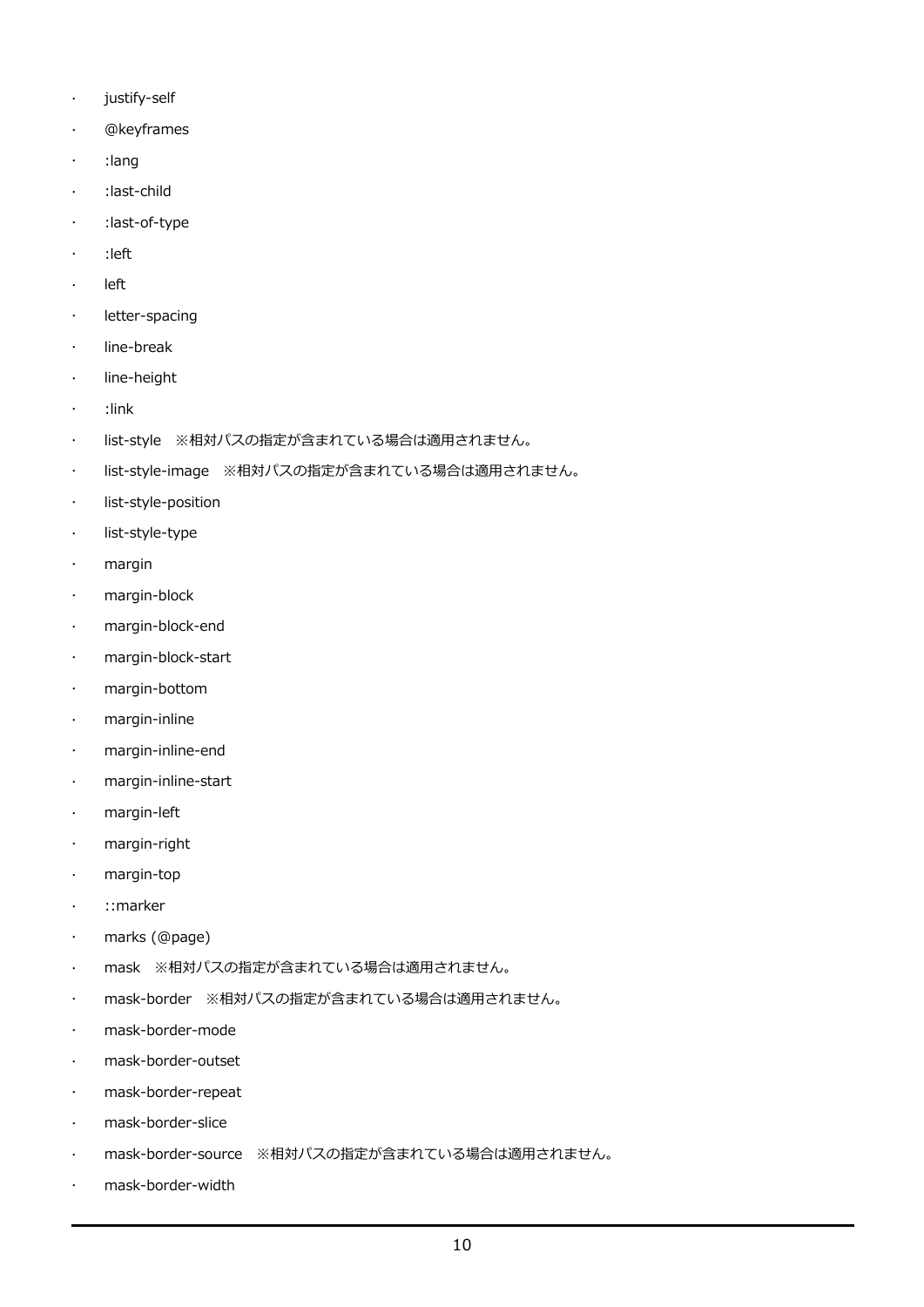- mask-clip
- mask-composite
- mask-image ※相対パスの指定が含まれている場合は適用されません。
- mask-mode
- mask-origin
- mask-position
- mask-repeat
- mask-size
- mask-type
- max-block-size
- max-height
- max-height (@viewport)
- max-inline-size
- max-width
- max-width (@viewport)
- max-zoom (@viewport)
- @media
- min-block-size
- min-height
- min-height (@viewport)
- min-inline-size
- min-width
- min-width (@viewport)
- min-zoom (@viewport)
- mix-blend-mode
- @namespace
- negative (@counter-style)
- :not
- :nth-child
- :nth-last-child
- :nth-last-of-type
- :nth-of-type
- object-fit
- object-position
- offset ※相対パスの指定が含まれている場合は適用されません。
- offset-anchor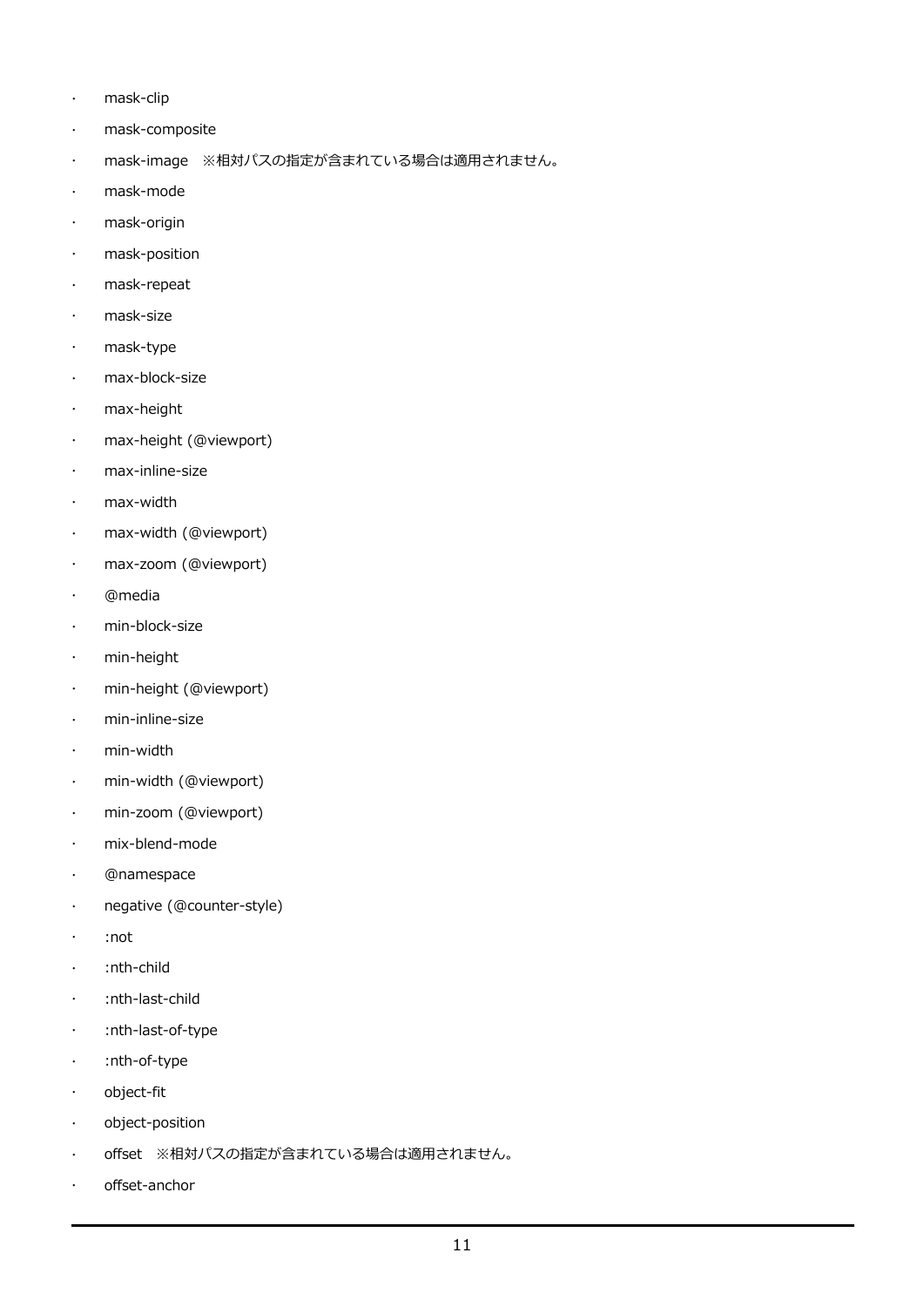- offset-distance
- offset-path ※相対パスの指定が含まれている場合は適用されません。
- offset-rotate
- :only-child
- :only-of-type
- opacity ※0.1 未満の場合は適用されません。style タグ内の場合、スタイルは除去されます。
- :optional
- · order
- orientation (@viewport)
- @ornaments
- orphans
- :out-of-range
- outline
- outline-color
- outline-offset
- outline-style
- outline-width
- overflow
- overflow-anchor
- overflow-block
- overflow-inline
- overflow-wrap
- overflow-x
- overflow-y
- overscroll-behavior
- overscroll-behavior-block
- overscroll-behavior-inline
- overscroll-behavior-x
- overscroll-behavior-y
- pad (@counter-style)
- padding
- padding-block
- padding-block-end
- padding-block-start
- padding-bottom
- padding-inline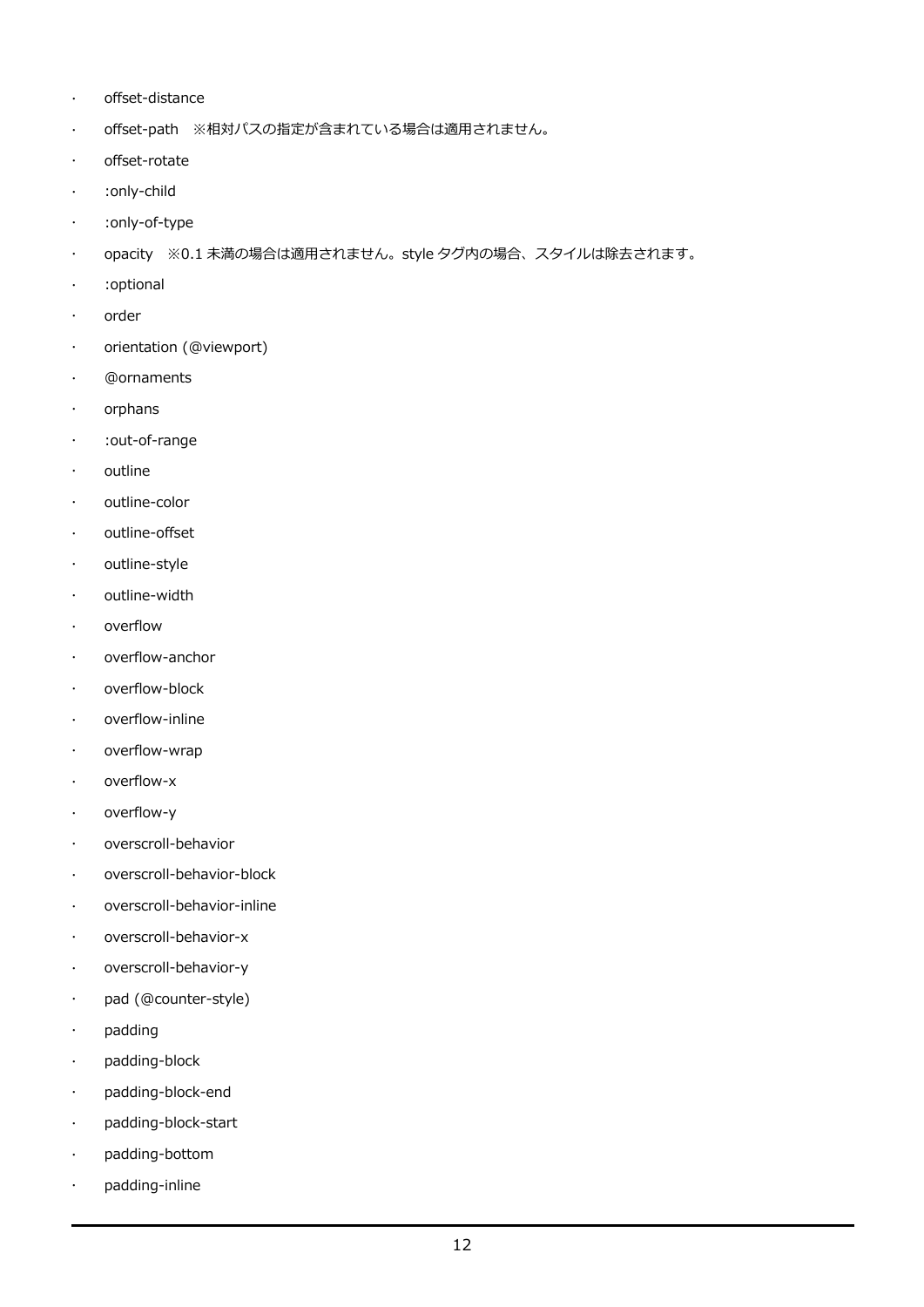- padding-inline-end
- padding-inline-start
- padding-left
- padding-right
- padding-top
- @page
- page-break-after
- page-break-before
- page-break-inside
- paint-order
- perspective
- perspective-origin
- place-content
- place-items
- place-self
- ::placeholder
- pointer-events
- position
- prefix (@counter-style)
- · quotes
- range (@counter-style)
- · :read-only
- :read-write
- · :required
- $\cdot$  : right
- $\cdot$  right
- :root
- $\cdot$  rotate
- · resize
- row-gap
- · scale
- :scope
- scroll-behavior
- scroll-margin
- scroll-margin-block
- scroll-margin-block-end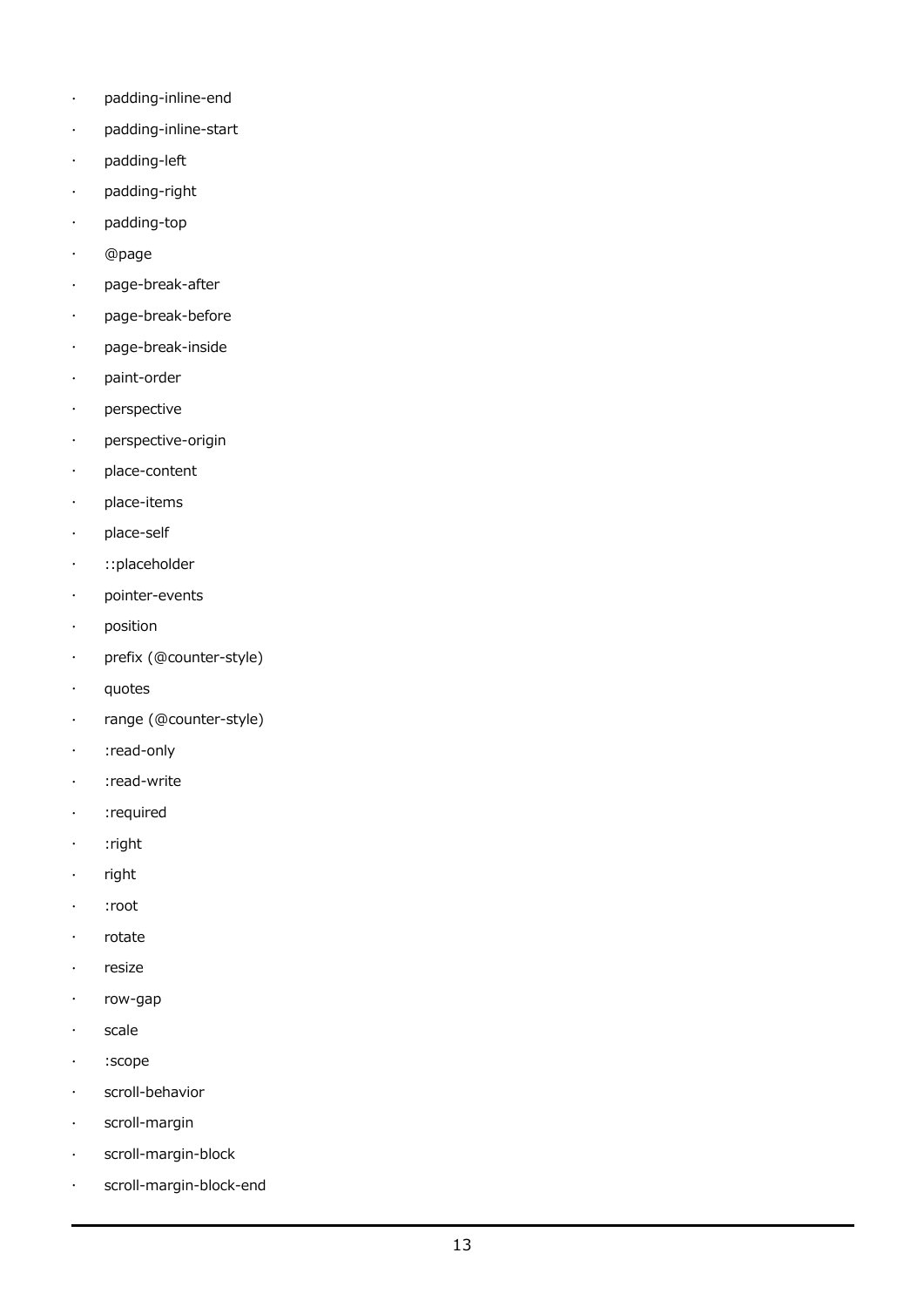- scroll-margin-block-start
- scroll-margin-bottom
- scroll-margin-inline
- scroll-margin-inline-end
- scroll-margin-inline-start
- scroll-margin-left
- scroll-margin-right
- scroll-margin-top
- scroll-padding
- scroll-padding-block
- scroll-padding-block-end
- scroll-padding-block-start
- scroll-padding-bottom
- scroll-padding-inline
- scroll-padding-inline-end
- scroll-padding-inline-start
- scroll-padding-left
- scroll-padding-right
- scroll-padding-top
- scroll-snap-align
- scroll-snap-stop
- scroll-snap-type
- scrollbar-color
- scrollbar-width
- : : : : selection
- shape-image-threshold
- shape-margin
- shape-outside ※相対パスの指定が含まれている場合は適用されません。
- size (@page)
- ::slotted
- speak-as (@counter-style)
- src (@font-face) ※相対パスの指定が含まれている場合は適用されません。
- @styleset
- @stylistic
- suffix (@counter-style)
- @supports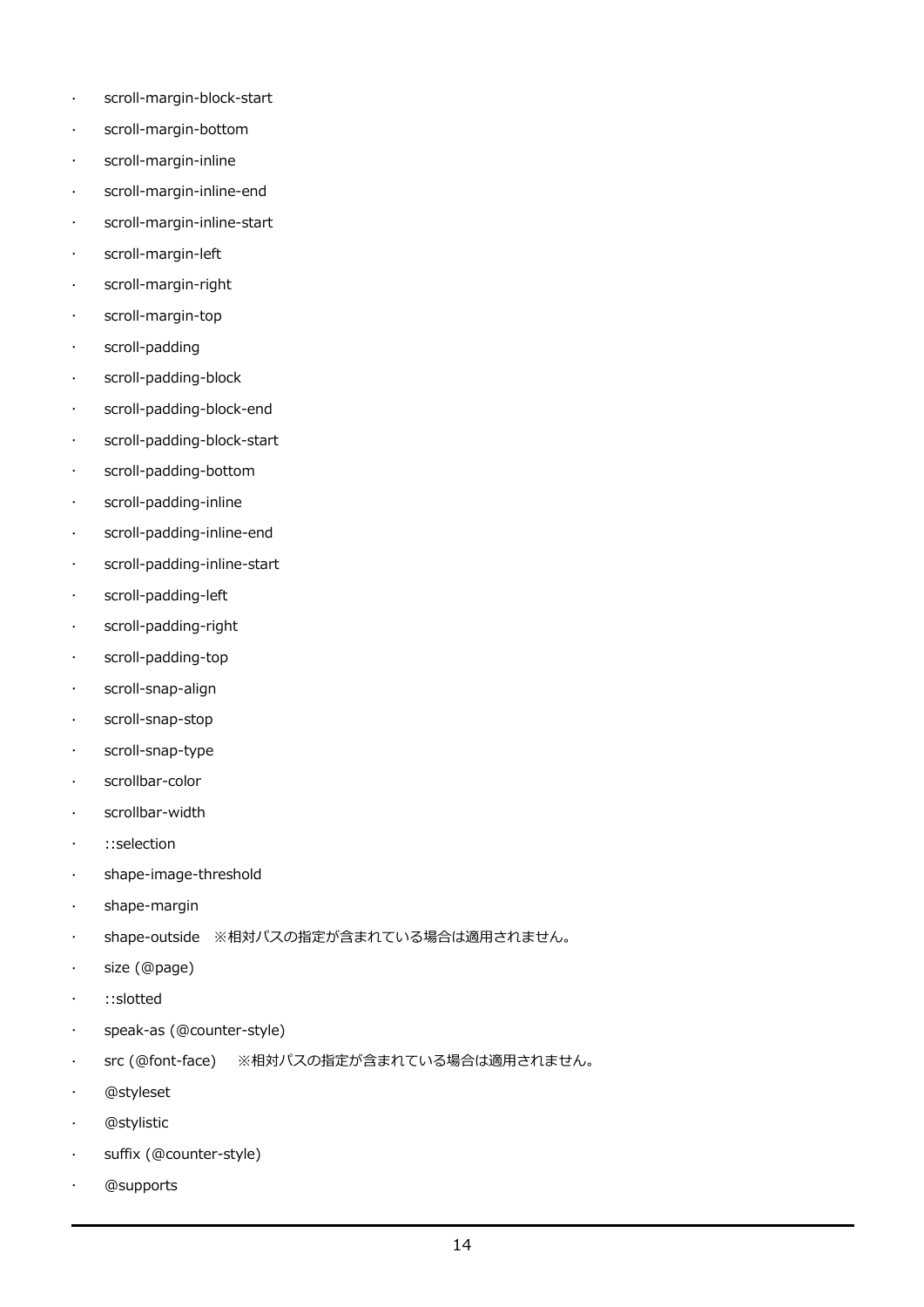- @swash
- symbols (@counter-style)
- system (@counter-style)
- · tab-size
- · table-layout
- · :target
- · text-align
- $\cdot$  text-align-last
- text-combine-upright
- · text-decoration
- text-decoration-color
- text-decoration-line
- text-decoration-skip-ink
- text-decoration-style
- text-decoration-thickness
- · text-emphasis
- text-emphasis-color
- text-emphasis-position
- · text-emphasis-style
- $\cdot$  text-indent
- $\cdot$  text-justify
- · text-orientation
- · text-overflow
- · text-rendering
- · text-shadow
- text-transform
- text-underline-offset
- text-underline-position
- touch-action
- top
- $\cdot$  touch-action
- . transform
- transform-box
- · transform-origin
- transform-style
- transition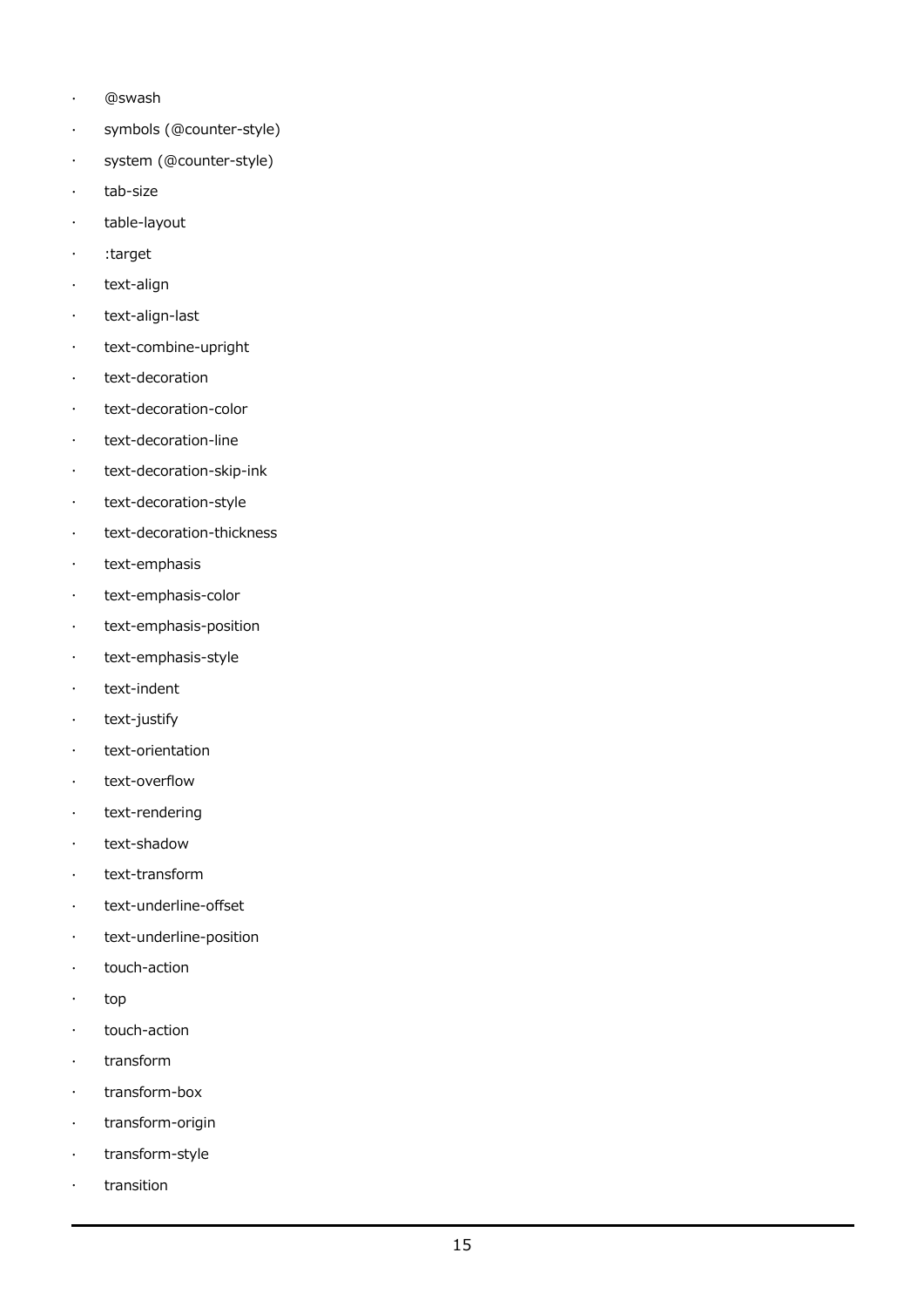- $\cdot$  transition-delay
- transition-duration
- transition-property
- transition-timing-function
- $\cdot$  translate
- unicode-bidi
- unicode-range (@font-face)
- user-zoom (@viewport)
- :valid
- vertical-align
- @viewport
- viewport-fit (@viewport)
- visibility
- :visited
- white-space
- widows
- width
- width (@viewport)
- will-change
- word-break
- word-spacing
- word-wrap
- writing-mode
- z-index
- zoom (@viewport)
- カスタムプロパティ(--\*)